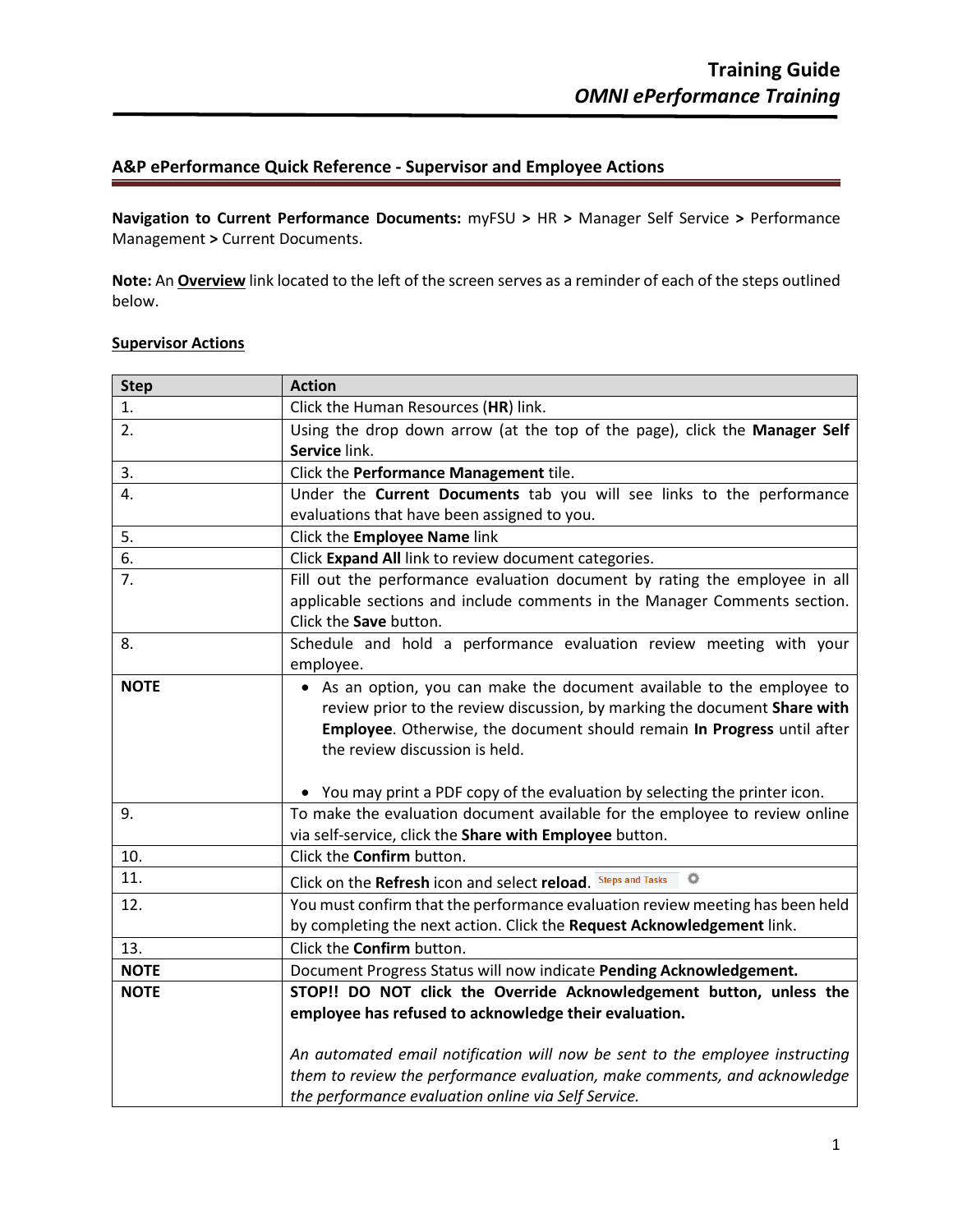### **Employee Actions**

Review and acknowledge your performance evaluation using the ePerformance evaluation tool.

| <b>Step</b> | <b>Action</b>                                                                                                                                                                                                                                                                                                                                                                 |
|-------------|-------------------------------------------------------------------------------------------------------------------------------------------------------------------------------------------------------------------------------------------------------------------------------------------------------------------------------------------------------------------------------|
| <b>NOTE</b> | You will receive a system generated email that indicates your A&P Performance<br>Review form is ready for your acknowledgement. A web link will be provided<br>in the text. Click on the link and it will take you directly to your performance<br>review document (IF you are not currently logged in to OMNI you will be<br>prompted to log in). Or follow the below steps. |
| 14.         | Click the Human Resources (HR) link.                                                                                                                                                                                                                                                                                                                                          |
| 15.         | Using the drop down arrow (at the top of the page), click on Employee Self<br>Service link.                                                                                                                                                                                                                                                                                   |
| 16.         | Click the Performance Management tile.                                                                                                                                                                                                                                                                                                                                        |
| 17.         | Under My Current Documents you will see a link to your evaluation. Click on<br>AP Performance Review link.                                                                                                                                                                                                                                                                    |
| 18.         | Click Expand All link to review document categories.                                                                                                                                                                                                                                                                                                                          |
| 19.         | Review and Scroll down the page to the Employee Comments section.                                                                                                                                                                                                                                                                                                             |
| <b>NOTE</b> | <b>Optional:</b> You may provide comments regarding your performance evaluation<br>ratings.                                                                                                                                                                                                                                                                                   |
| <b>NOTE</b> | If your department requires a signed copy of performance evaluations, select<br>the printer icon to print and sign this evaluation. HR does not require a printed<br>version of the ePerformance evaluation.                                                                                                                                                                  |
| 20.         | Click the <b>Save</b> button.                                                                                                                                                                                                                                                                                                                                                 |
| 21.         | Click the Acknowledge button.                                                                                                                                                                                                                                                                                                                                                 |
| 22.         | Click the <b>Confirm</b> button.                                                                                                                                                                                                                                                                                                                                              |
|             | An automated email notification will now be sent to the supervisor indicating<br>the evaluation has been acknowledged.                                                                                                                                                                                                                                                        |

#### **Supervisor Actions**

Review any **Employee Comments** and finalize the performance evaluation using the ePerformance evaluation tool.

| <b>Step</b> | <b>Action</b>                                                                                                                                          |
|-------------|--------------------------------------------------------------------------------------------------------------------------------------------------------|
| <b>NOTE</b> | You will receive a system generated email that indicates the employee has<br>acknowledged the A&P Performance Review form. A web link will be provided |
|             | in the text. Click on the link and it will take you directly to the performance                                                                        |
|             | review document (IF you are not currently logged in to OMNI you will be                                                                                |
|             | prompted to log in). Or follow the steps below.                                                                                                        |
| 23.         | Click the Human Resources (HR) link.                                                                                                                   |
| 24.         | Using the drop down arrow (at the top of the page), click on Manager Self                                                                              |
|             | Service link.                                                                                                                                          |
| 25.         | Click the Performance Management tile.                                                                                                                 |
| 26.         | Under the Current Documents tab, click on the Employee Name link.                                                                                      |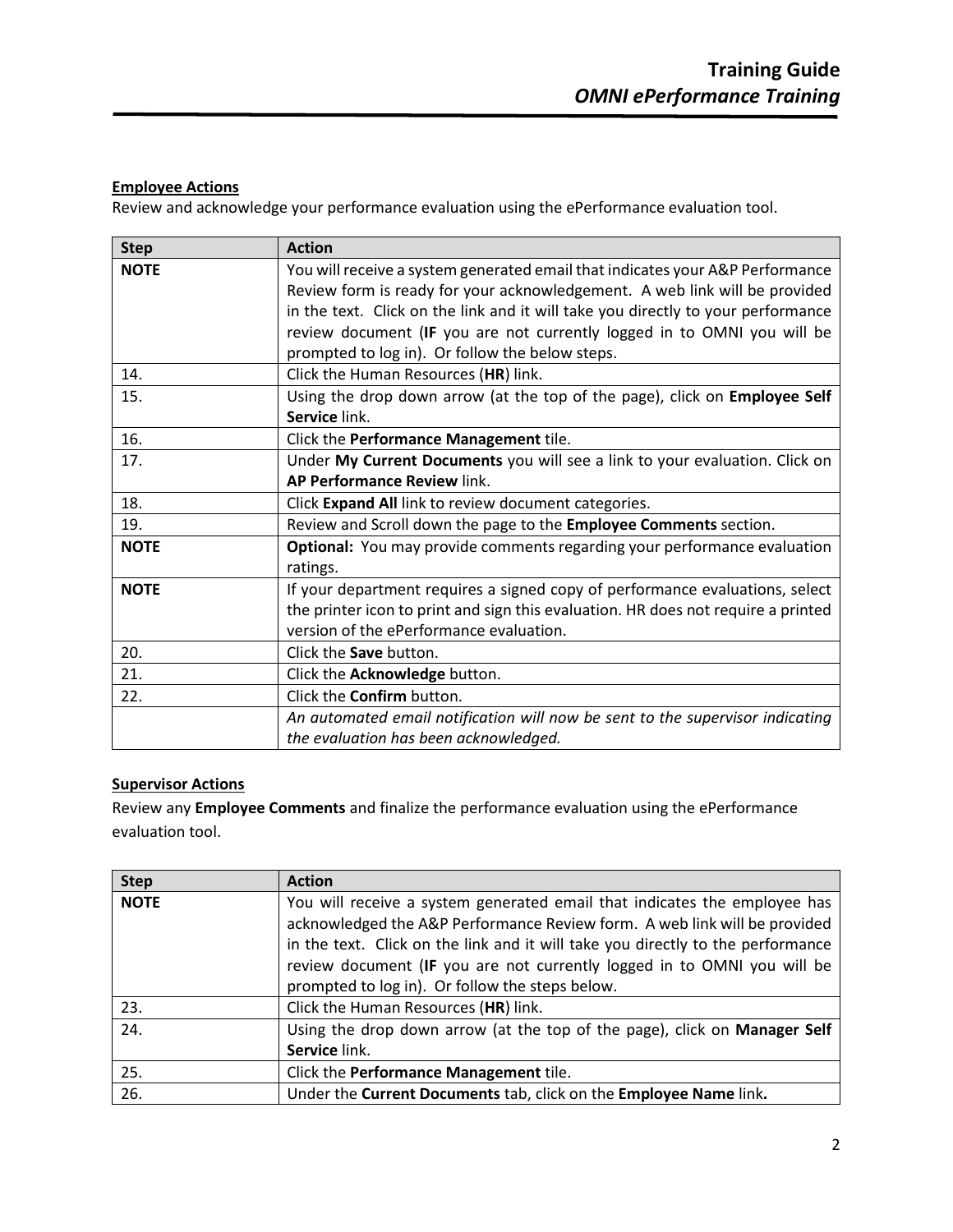|     | Click Expand all link to review document categories.             |
|-----|------------------------------------------------------------------|
| 28. | Review Employee Comments (Section 6 of the Evaluation Document). |
| 29. | Click the <b>Complete</b> button.                                |
| 30. | Click the <b>Confirm</b> button.                                 |

#### **Employee Actions**

| <b>Step</b> | <b>Action</b>                                                                 |
|-------------|-------------------------------------------------------------------------------|
| <b>NOTE</b> | You will receive a system generated email that indicates your A&P Performance |
|             | Review Document has been completed by your Manager. A web link will be        |
|             | provided in the text. Click on the link and it will take you directly to your |
|             | completed performance review document to view if desired.                     |

### **Employee and Supervisor Actions**

The current performance evaluation process is complete. The document is now viewable as a historical document to both the Employee and Supervisor. **Navigation to Historical Performance Documents:**  myFSU **>** HR **>** Employee Self Service **or** Manager Self Service **>** Performance Management **>** My Historical Documents **or** Historical Documents.

Below are additional **Supervisor Actions** if the **Employee Refuses** to Acknowledge the Performance Evaluation:

| <b>Step</b>    | <b>Action</b>                                                                                                                                                                                                                                                                                                                                                                                                                                                                                                                                                                                      |
|----------------|----------------------------------------------------------------------------------------------------------------------------------------------------------------------------------------------------------------------------------------------------------------------------------------------------------------------------------------------------------------------------------------------------------------------------------------------------------------------------------------------------------------------------------------------------------------------------------------------------|
| 1.             | Click the Human Resources (HR) link.                                                                                                                                                                                                                                                                                                                                                                                                                                                                                                                                                               |
| 2.             | Using the drop down arrow (at the top of the page), click on Manager Self                                                                                                                                                                                                                                                                                                                                                                                                                                                                                                                          |
|                | Service link.                                                                                                                                                                                                                                                                                                                                                                                                                                                                                                                                                                                      |
| 3.             | Click the Performance Management tile.                                                                                                                                                                                                                                                                                                                                                                                                                                                                                                                                                             |
| 4.             | Under the Current Documents tab, click on the Employee Name link.                                                                                                                                                                                                                                                                                                                                                                                                                                                                                                                                  |
| 5.             | Click Override Acknowledgement button.                                                                                                                                                                                                                                                                                                                                                                                                                                                                                                                                                             |
| 6.             | Click Employee Refused icon.                                                                                                                                                                                                                                                                                                                                                                                                                                                                                                                                                                       |
| <b>NOTE</b>    | The following message will appear: You have chosen to acknowledge the<br>performance evaluation on behalf of the employee. Please enter your reason<br>for doing so. I certify that I have reviewed and discussed the Performance<br>Evaluation document with the employee and am acknowledging on behalf of<br>the employee for the reason indicated. The employee has received a copy of the<br>evaluation document. Where appropriate, a printed signed copy of the<br>evaluation will be submitted to HR.<br><b>Employee Signed Printed Copy</b><br>$\odot$<br><b>Employee Refused to Sign</b> |
| 7 <sub>1</sub> | To confirm that you would like to acknowledge the performance evaluation on<br>behalf of the employee, click the <b>Confirm</b> button.                                                                                                                                                                                                                                                                                                                                                                                                                                                            |